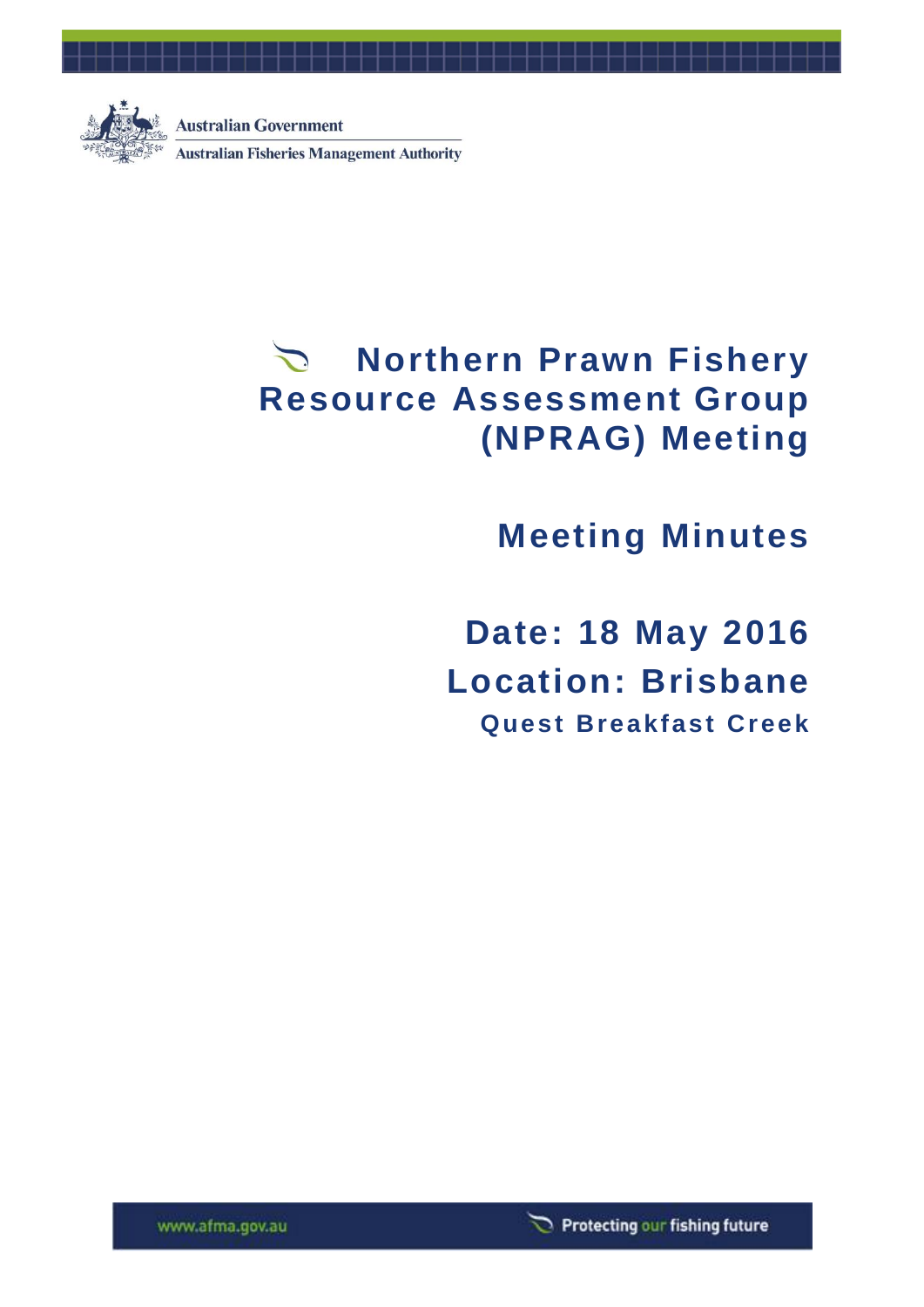| <b>Name</b>          | Membership (type i.e. chair etc.) |  |
|----------------------|-----------------------------------|--|
| lan Knuckey          | Chair                             |  |
| Michael O'Brien      | <b>Industry Member</b>            |  |
| <b>Phil Robson</b>   | <b>Industry Member</b>            |  |
| lan Boot             | <b>Industry Member</b>            |  |
| <b>Rik Buckworth</b> | <b>Scientific Member - CSIRO</b>  |  |
| David Brewer         | Scientific Member - CSIRO         |  |
| Tom Kompas           | Economic Member - ANU             |  |
| Shane Fava           | AFMA Member                       |  |
| <b>Renee Bowling</b> | <b>Executive Officer - AFMA</b>   |  |
| Annie Jarrett        | Observer - NPFI                   |  |
| Adrianne Laird       | Observer - NPFI                   |  |
| <b>Trevor Hutton</b> | Observer - CSIRO                  |  |
| Roy Deng             | Observer - CSIRO                  |  |
| Sean Pascoe          | Observer - CSIRO                  |  |
| Rob Kenyon           | Observer - CSIRO                  |  |
| Michele Burford      | Observer - Griffith University    |  |
| Stephen Faggotter    | Observer - Griffith University    |  |

# **Attendance**

# **Minutes**

# **Agenda Item 1 - Preliminaries**

# **1.1 Welcome and apologies**

The Northern Prawn Fishery Resource Assessment Group (NPRAG) Chair, Ian Knuckey, opened the meeting noting that the main items were the Tiger prawn stock assessment and research projects relating to northern water resource development.

Apologies were received from Malcolm Haddon, Rob Curtotti and Eva Plaganyi-Lloyd.

# **1.2 Adoption of Agenda**

The NPRAG adopted the draft agenda for the meeting (**Attachment 1**).

# **1.3 Declaration of interests**

The RAG followed the conflict of interest declarations as outlined in the revised Fisheries Administration Paper 12 (FAP12).

A list of the full conflicts of interest declarations made by NPRAG members for the meeting is provided in **Attachment 2**.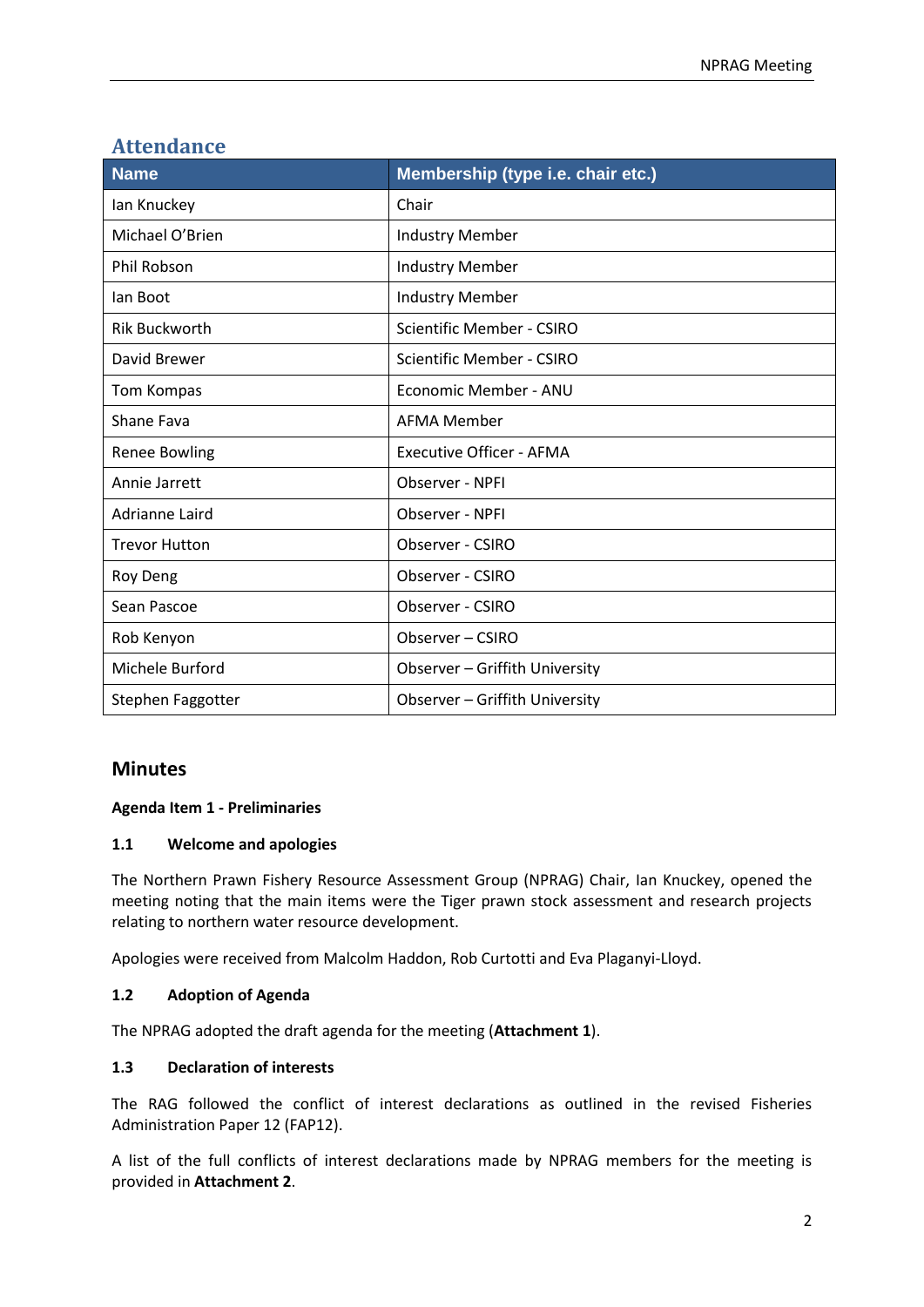## **1.4 Minutes from previous meeting**

NPRAG noted that the minutes from the March 2016 teleconference had been circulated and endorsed out of session.

The RAG recognised the high quality of work carried out by the previous Executive Officer Dr Don Bromhead who has since moved on to another area within AFMA. The RAG agreed to formally write to Dr Bromhead to thank him for his efforts during his time with the NPF.

*Action: NPRAG Chair to write to Dr Don Bromhead thanking him for his efforts as the NPRAG EO.*

### **Agenda Item 2 – Action Items**

The NPF Manager gave an update on the list of actions noting progress made against each. The RAG agreed to remove all completed items and amend older items to reflect their updated status.

#### *Actions:*

- *- AFMA and CSIRO to upload research reports relevant to the NPF to the NPRAG Govdex site.*
- *- AFMA to provide a written annual summary of observer monitoring that provides methods, results and spatial distribution (use SESSF report as a template).*
- *- AFMA to notify NPRAG when NPF shapefiles are available online for downloading directly to vessels.*
- *- AFMA to circulate main points from the ACIG review of the ERA/ERM framework to NPRAG.*
- *- AFMA to circulate bug sizes spreadsheet.*

#### **Agenda Item 3 – Industry Update**

Industry provided an update to the RAG on the 2016 banana prawn season to date.

Banana prawn catches are likely to be lower than 2015 catches and industry will struggle to catch 3,000 t. Industry acknowledged that low catches have been as expected given the lack of rainfall in the Gulf of Carpentaria and results of the pre-season survey. Industry reported that prawn sizes have been varied and some areas have disappointing catch rates (e.g. Weipa). It was, however, reported that the prawns are very high quality compared to last year.

A quality assessment template from Tropic Ocean Prawns Pty Ltd was provided to the group to outline the criteria assessed as part of a quality analysis. The assessment is used to grade the prawns to help inform the price and identify the most suitable market/buyer depending on what products the prawns are being used for (fresh, cutlets etc.).

The RAG noted that the Kimberley Prawn Fishery has also been disappointing as a result of the lack of rain. It was also noted that there has been little effort in the Joseph Bonaparte Gulf (JBG) to date and this is likely to remain the case for the 2016 tiger season if there are high catches of tiger prawns elsewhere. As at the time of the meeting, it was noted that there were no vessels fishing solely for tigers as they hadn't showed much promise.

The RAG noted industry concerns with the recent mangrove die off in the Gulf and agreed to discuss this issue under other business.

It was also noted that fuel prices are the lowest they have been in years (\$0.50 p/L) and remain stable.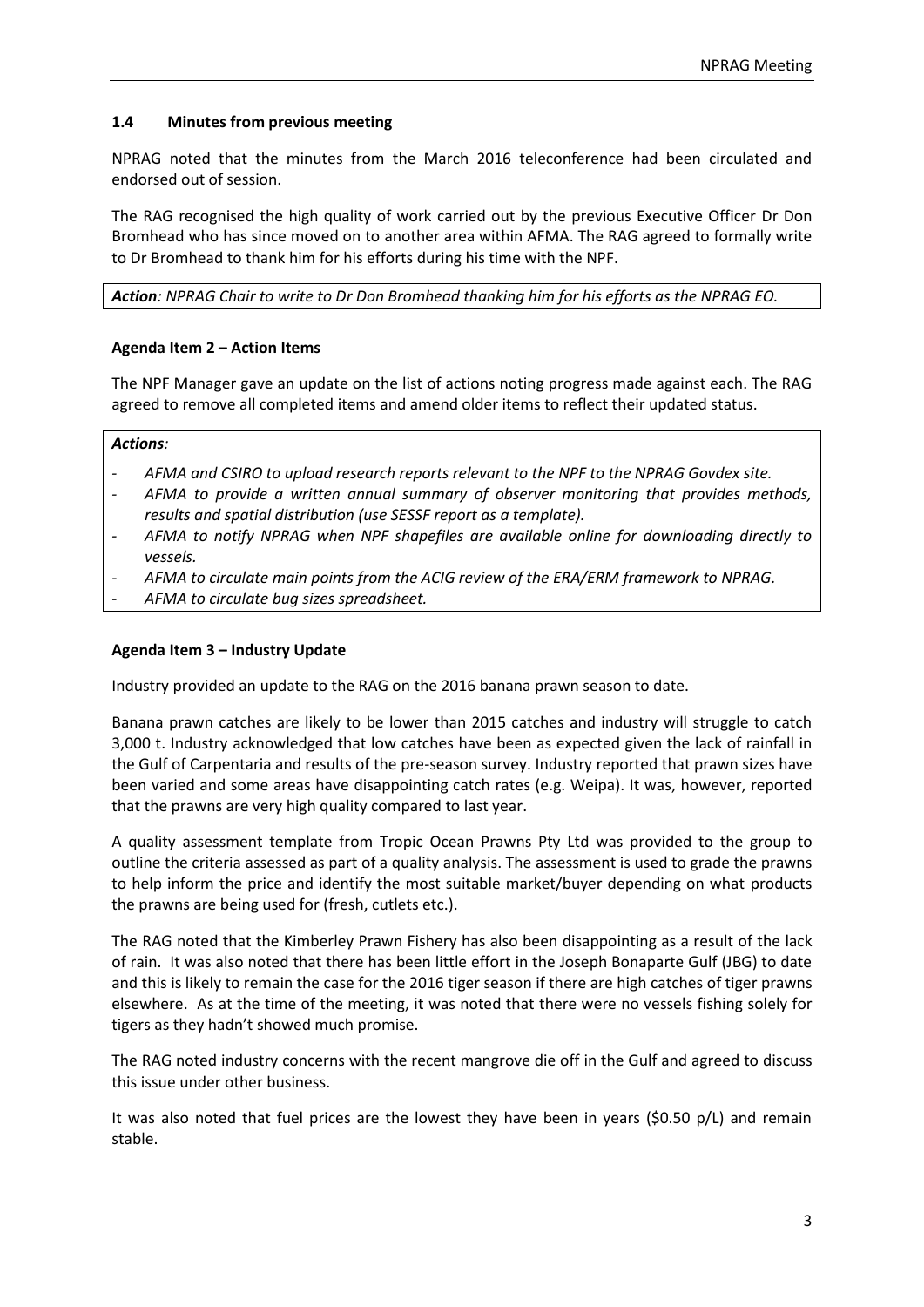### **Agenda Item 4 – Results from the Tiger Prawn Assessment**

CSIRO gave the group an overview of the tiger prawn stock assessment using the 2015 fishery information. They acknowledged the work and assistance of everyone involved.

### *Overview of the 2015 fishery*

Total catch of tiger prawns in 2015 was 3,169 tonnes, nearly double 2014 catches with a corresponding 18% increase in effort (6,041 boat days). The majority of the catch comprised grooved tiger prawns (2,405 tonnes). The 2015 tiger prawn catch was the largest since 1998 (3,285 tonnes) yet only required 1/3 of the nominal fishing effort (17,882 boat days in 1998 compared to 6,041 boat days in 2015). Predictions from the assessment show there is likely to be a higher abundance of brown tiger prawns in 2016.

White banana prawn catches were above average in 2015 and red-legged banana prawn catches were very low given the low effort in that component of the fishery. Catches of blue and red endeavour prawn catches were moderate during 2015.

### *Status of the tiger prawn fishery*

- 1. Spawning stock size of both grooved and brown tiger prawns in 2015 was greater than that at Maximum Economic Yield (SMEY) and substantially greater than spawning stock size at Maximum Sustainable Yield (SMSY), for all scenarios considered in the assessment. This is substantially greater than the limit reference point of 0.5 SMSY. The spawning stock size of Blue Endeavour Prawns was estimated to be close to SMSY (78%), remaining significantly greater than the limit reference point.
- 2. Tiger prawn species and blue endeavour prawns are therefore **not considered overfished**.
- 3. With 2015 effort levels of 83% and 36% of that at EMSY for grooved tiger prawns and brown tiger prawns respectively, and an increasing trend in S/SMSY for blue endeavour prawns **overfishing is not occurring** as defined by agreed performance indicator metrics.

#### *Predictions for the 2016 fishery*

CSIRO advised that to achieve optimal MEY as predicted, an overall increase in fishery effort was required with a short-term shift in effort from grooved tiger prawns to brown tiger prawns. Estimated total allowable effort to achieve MEY in the 2016 tiger prawn fishery is 8,305 boat days. This comprises 3,024 boat days directed at grooved tiger prawns and 5,281 boat days directed at brown tiger prawns. This equates to an increase in total effort of 37.5% over 2015 effort, and is calculated to be equivalent to a gear increase of 224%.

# *Discussion of stock assessment outputs*

The RAG questioned how industry could make use of the temporary abundance of tiger prawns predicted by the model, acknowledging that there is a level of uncertainty in model predictions. The RAG noted that the need to utilise more effort to fish at MEY is a quality problem to have. They agreed that industry's capacity to achieve an effort increase of 224% was unlikely and could only realistically be effected through changes in gear, fleet movements and season length.

The RAG agreed that the gear configuration is currently close to an optimal level for the current fleet structure. With regard to a change in fleet structure, Industry stressed the "pain and suffering" endured through buy-backs to get industry to this fleet structure and were happy to keep it as such at present, acknowledging there is a level of unutilised effort in the fishery.

The other option of a change in season length was discussed. CSIRO noted the mid-season closure was established to protect brown tiger prawns and the impacts of extending the first season would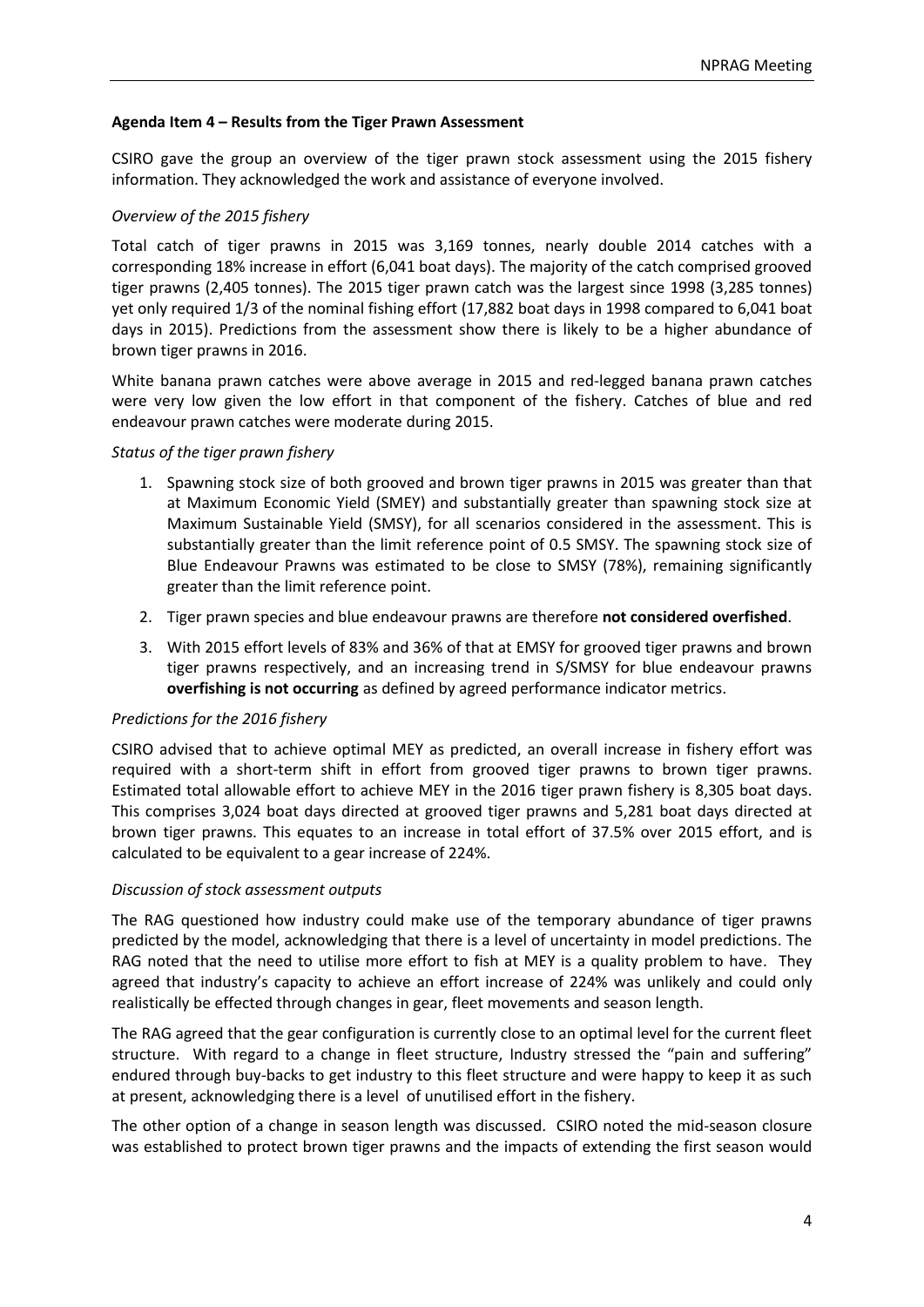favour the take of brown tiger prawns. While this was possible, the Chair noted that it was outside the current harvest strategy options.

Ultimately, the RAG agreed to a precautionary response following this one-off event and not to amend any closures or explicitly change management options to increase effort. They acknowledged that the tiger prawn resource is likely to be underutilised during 2016 as a result.

AFMA noted that there are no rules about what decisions can be made when the fishery is operating below MEY effort levels and therefore the RAG should update the NPF Harvest Strategy to account for these scenarios rather than being discussed in an ad-hoc manner. Given the assessment is only completed every 2 years, the RAG agreed to reconsider management options following the 2016 fishing season.

### *Action:*

*- NPRAG to review the NPF Harvest Strategy before the 2017 season to advise on inputs and decision rules ahead of making recommendations for the 2017 tiger prawn fishery season.*

# *Fishing Power*

CSIRO provided an update of the fishing power analysis noting there had been a 9-10% increase in fishing power during 2015 relative to 2014. The use of quad gear when targeting tiger prawns increased from 90% (2013) to 94% (2015) and swept area increased by 3% compared to 2014. There were also marked changes in the spatial fishing pattern, with less effort in Weipa and West Mornington, and more effort in the Vanderlins and North Groote.

The spawning and recruitment survey results show that CPUE provides a reasonable fit for grooved tiger prawns noting that recruitment has dropped back to a level consistent with a median year. Brown tiger prawns showed a noticeable increase in recruitment for 2016. Projections illustrate that growth in the fishery will result from effort towards targeting brown tiger prawns. The Economic Member noted that the economic data being used in the model is good quality but there are issues with boats entering the fishery and then dropping out. Therefore it was suggested that every 2 years (non-assessment year) the actual fuel and prawn price data for the previous year be used as a further sensitivity scenario, updating the economic parameters in the Base Case model of the previous year's assessment, to compare against the predictions.

#### *Action:*

*- CSIRO/Tom Kompas to conduct a sensitivity analysis of the 2016 model predictions using actual economic prawn price and fuel cost data which is collected during November 2016, with new economic information provided in March.*

# *Sensitivity analysis*

CSIRO noted that the fishing power analysis has been subjected to various tests. Scenario tests have mainly focussed on assessing the sensitivity of the outputs to assumptions regarding the factorial components of the model: fishing effort pattern, fishing power estimates, model type, the 2013 RAG-specified fishing pattern, constraining (year-on-year) effort change during a seven year projection period and the lower effort threshold in the bio-economic model.

The results are relatively consistent across all scenarios for grooved tiger prawns (above MSY and MEY) except when comparing recommended TAEs. The scenario that optimises the amount and pattern of fishing effort, indicated substantially greater effort (by around 58%) than the base case would provide an improvement in profit, but by just 8%. Similarly, where the annual change in effort was constrained, substantially more effort was required to produce a similar amount of profit. The MSY for brown tiger prawns remained similar across the scenarios while the MEY was slightly lower for the scenario in which the effort pattern was fixed, and recommended effort levels were lower for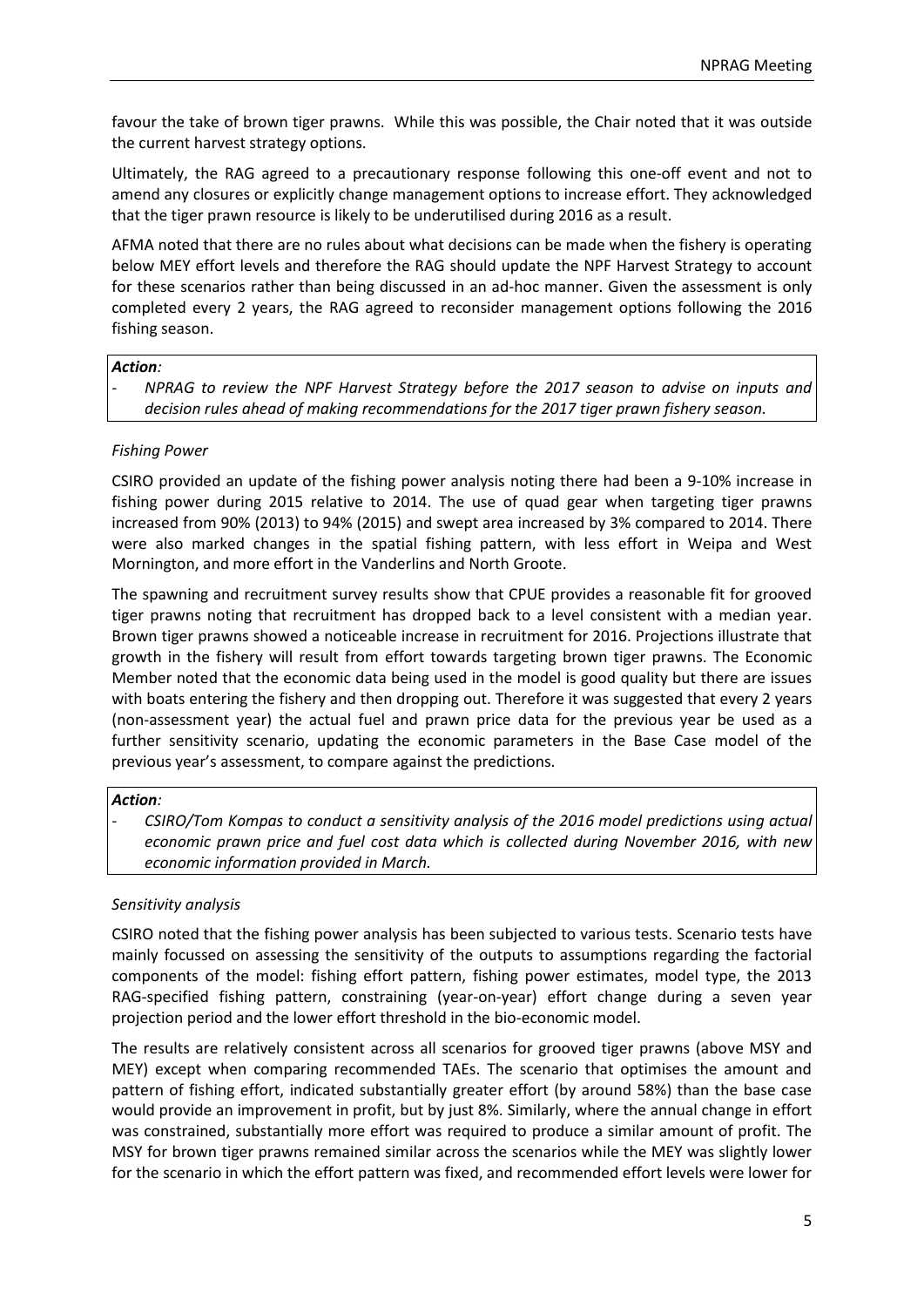all scenarios in which effort could not be flexibly applied by the model (i.e. the Fixed effort pattern, Estimate pattern, Constrained effort change and Lower effort threshold patterns). Despite these various differences, total profit did not vary more than 8% from the Base Case for any scenario. The Chair drew attention to the graph of the bridge in the Harvest Strategy over management where the rule states that if the fishery is at 1.7MSY we would extend the season.

#### *Action:*

*- CSIRO to send final tiger prawn stock assessment, supporting PowerPoint, fishing power analysis reports and presentation on the pre-season survey results.*

### *Pre-season survey results*

NPRAG noted a presentation from Mr Rob Kenyon (CSIRO) on the results of the summer 2016 recruitment survey in the NPF. Survey areas included Weipa, Vanderlin Islands, Groote Eylandt, Mornington Island and Karumba. Brown tigers showed a continued uptrend of strong recruitment in Mornington and good recruitment in Groote. Grooved tigers showed substantially less recruitment in Groote than in 2015; but with large year-old prawns in the Vanderlins and other regions in the western Gulf. Overall, the amount of grooved tigers was down on last year but brown tiger prawns were either consistent with previous years or higher in some areas. Banana prawn marks were encountered at Weipa. Banana prawn catches were low at the Vanderlins and Groote. Blue endeavour prawns were less abundant across the Gulf and were of low quality (not roed-up).

The correlation between recruitment indices and catch shows a strong correlation for banana prawns at 0.71. A poor relationship is evident for the brown tiger index and undifferentiated tiger prawn catch at 0.34, the relationship improves to 0.66 using the species split data from the assessment (reported in the NPF summary data). Grooved tiger prawns are around 0.57 (the correlation between recruitment index and catch) for both undifferentiated catches and differentiated species catch as reported in the NPF summary data.

CSIRO noted that the spawning survey was last completed in 2014 and is scheduled to be completed from 1-22 July 2016.

# **Agenda Item 5 – Northern Waters Impacts Update**

The RAG welcomed Michelle Burford and Stephen Faggotter, both from the Griffith University to the meeting. NPRAG noted an update from CSIRO regarding the two main projects regarding northern waters impacts:

- Northern Australia Water Resources Assessment (NAWRA); and
- Proposed northern Australia water developments pertinent to the Northern Prawn Fishery: collation and review (desktop study)

NAWRA will look to identify potential water resources, storage options, soil types, and potentially economically viable activities making use of those resources. A small part of the project is to evaluate potential ecological impacts of development of water resources, particularly in the aquatic space. The study areas include the Fitzroy River (WA) catchment, the Darwin (NT) area catchments – those of the Finniss, Mary, Adelaide and Wildman rivers – and the Mitchell River (Qld). It is a 2.5 year project that began in 2016 and is scheduled to finish end June 2018.

The RAG then noted a presentation from Prof. Burford regarding her project under the National Environmental Science Programme (NESP) and existing research gaps. The project aims to determine contribution of rivers to the fishery by assessing:

- habitat availability in the southern Gulf of Carpentaria
- post larval recruitment and juvenile densities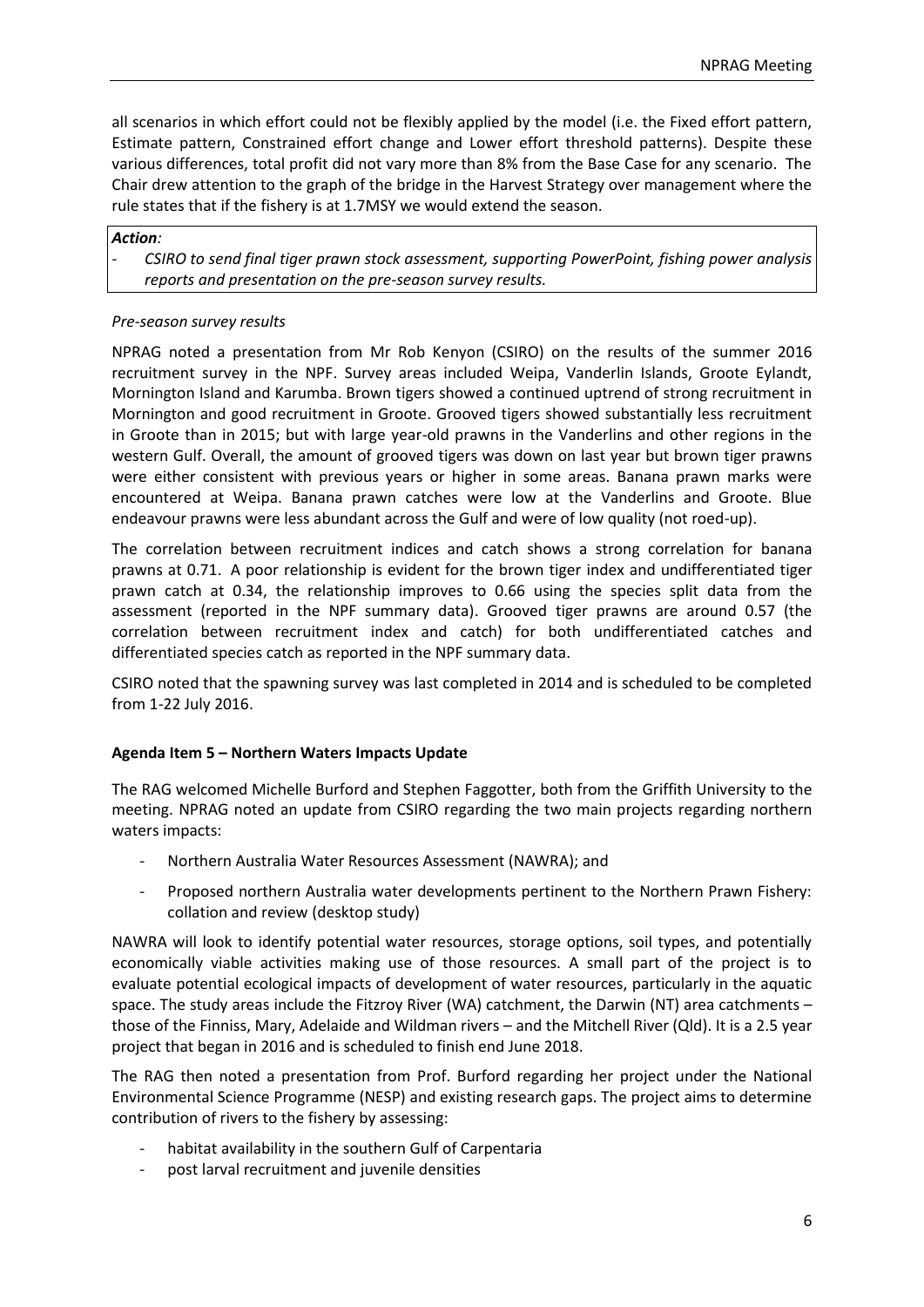- environmental tracers
- hydrology of rivers

The project will receive \$200k/yr for 3 years which is considered insufficient to deliver on the objectives. Ms Burford identified the key knowledge gaps with the current project:

- banana prawn expertise in fieldwork first trip scheduled for Nov 2016 to quantify juvenile prawns. Another field trip during wet season.
- model outputs for future scenarios of end-of-month river flows
- model outputs for banana prawn larval recruitment into estuaries in southern Gulf based on hydrodynamics.

The greatest risks to the project are environmental factors. Throughout the life of the project there may be years of no/low rain or high rain/high flow. This would affect the level of nutrients flowing from the river systems which may skew the rate or timing of banana prawn emigration from estuaries given they use salinity cues to determine when to leave.

Prof. Burford noted her highest priority to improve the project outcomes with respect to the NPF would be to get Rob Kenyon involved in the fieldwork and analysis component of the project given his expertise in banana prawn biology.

The NPRAG noted the importance of Prof. Burford's project to the future of the fishery and supported Rob Kenyon's involvement. Given the NESP did not agree to fund this additional component, the only option is to develop a proposal seeking FRDC funding. The Chair highlighted that agreement from industry to co-fund the project would be more likely to gain FRDC support as it would further emphasise the importance to industry. NPFI agreed to co-fund 50% with FRDC as a potential tactical research fund bid and agreed to develop a proposal (with CSIRO and Prof. Burford) and send to ComRAC for consideration.

NPFI said there is a need to confirm if there is a knowledge gap on impacts of hydrology flow on prawns in the NAWRA project scope. CSIRO agreed to ask the project leader (Dr Cuan Petheram) and then suggested NPRAG and NPFI write to the project leader noting further research would be very valuable for future decisions.

CSIRO noted they are discussing the development of a high level group to liaise and coordinate research in northern Australia involving James Cook University, Charles Darwin University, Department of Agriculture and Water Resources and the Department of the Environment.

#### *Actions:*

- *- NPFI to co-fund the additional research component of the NESP project. NPFI, CSIRO and Michelle Burford to develop a project proposal for ComRAC consideration.*
- *- CSIRO and Michelle Burford to meet with NAWRA project leader to discuss if knowledge gaps exist and whether data from the NAWRA project can be used in the NESP project. Report back to NPRAG.*
- *- Depending on the above discussion outcomes: NPRAG/NPFI to write letter to NAWRA identifying the value of collecting this data to help inform future decisions.*

#### **Agenda Item 6 – Research Project Priorities**

AFMA identified the list of potential research projects that had been identified during the November 2015 NPRAG meeting for improving the NPF stock assessment. At the time the group did not commit to fund any additional research given the recent expense of the stock assessment.

AFMA noted there has been an error in the research budget which left \$20k unallocated. This is currently attached to the stock assessment project and therefore must be spent on a related project and acquitted back to industry through the end of year acquittal process. AFMA identified this as an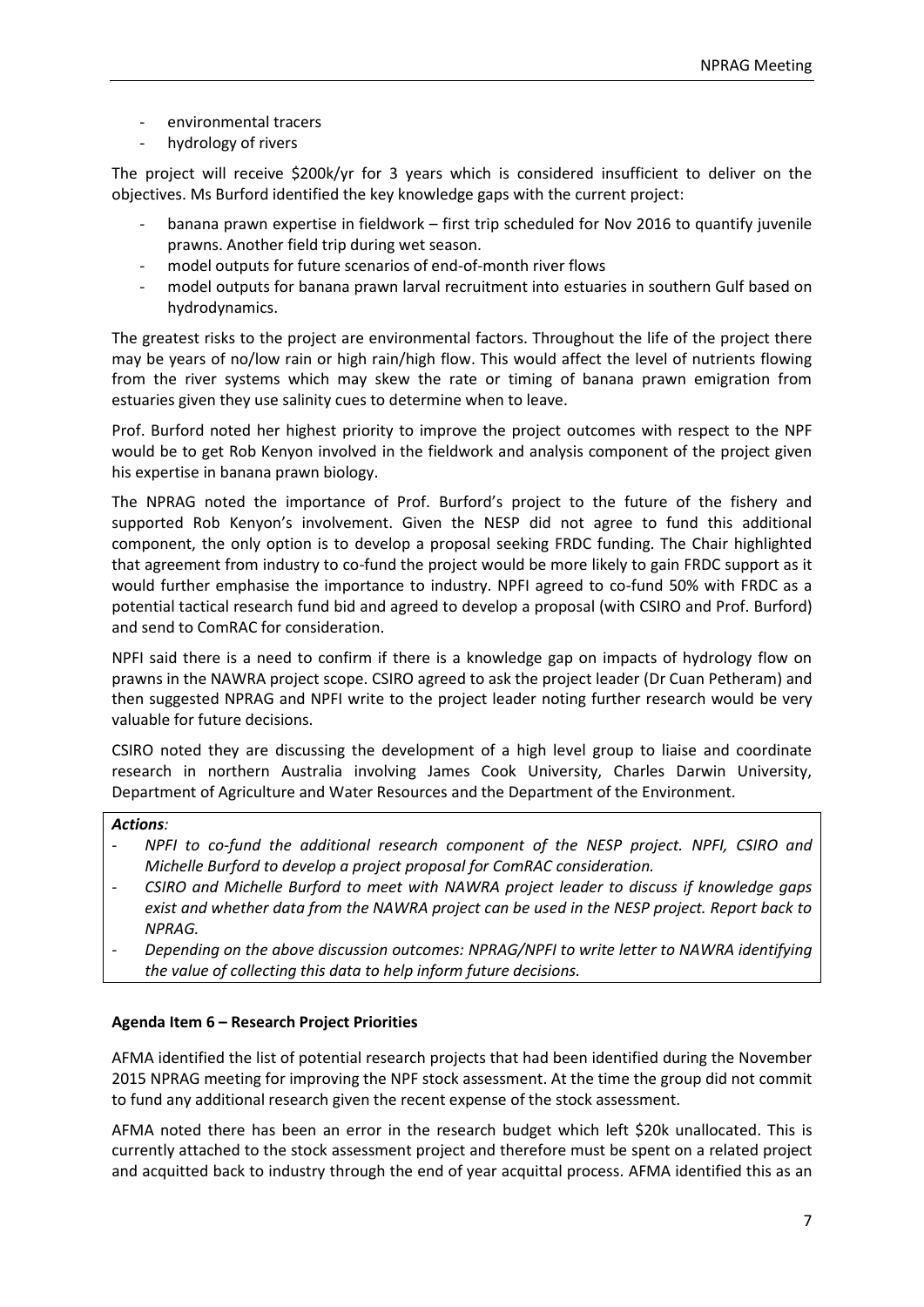opportunity to fund another stock assessment related project using the priority rankings identified at the November 2015 meeting - that being the species split followed by inclusion of the economics of the banana prawn fishery in the tiger prawn assessment.

The Chair noted the importance of continually improving the stock assessment and noted that although the species split ranked highest, the revision of the banana prawn fishing power input data series and model might be a higher priority now given the assessment outcomes. Industry agreed that the fishing power analysis is more important than the species split but not as important as northern waters research. Industry suggested using the unallocated funds for Rob Kenyon's involvement in the NESP project. AFMA noted that this project is not linked to the stock assessment and therefore the funds would need to be paid back to industry.

The RAG previously questioned whether the banana prawn fishing power analysis for banana prawns could be done as an extension to the tiger assessment. CSIRO noted the data is quite different and would require significant resources (essentially same as doing another tiger prawn fishing power assessment). CSIRO agreed to develop a full cost breakdown for completing a fishing power analysis for banana prawns and reporting back to the NPRAG. The RAG agreed to reassess the priorities at the next face-to-face meeting and once CSIRO provides the cost breakdown. The Chair noted it would be strategic for industry to start committing to these projects (complete one every 2-3 years) to continually improve the information that is being used to manage the fishery. It was suggested that a time series should be developed to identify when the analyses were last completed to help inform how soon they need completing.

#### *Actions:*

- *- CSIRO to estimate price for conducting a banana prawn fishery fishing power analysis and report back to NPRAG.*
- *- AFMA to update the priority assessment research projects list to include when the topic areas were last completed.*
- *- NPRAG to reassess the research priorities at the next face-to-face meeting to establish a schedule of improvements to be made to the stock assessment.*

# **Agenda Item 7 – Review of MSC Requirements**

NPFI gave NPRAG an update on the MSC recertification process. It was noted that data required to assess bycatch as a percentage of the total catch is available through the scientific observer program. AFMA has agreed to begin analysing the data and seek assistance, if need be. It was suggested that NPFI contact the MSC auditor (Richard Banks) to confirm what scale they want the bycatch assessment completed (e.g. by sub-fishery, by region or total fishery etc.). The RAG noted the Bustamante and Pitcher (CSIRO) project would be useful in fulfilling the vulnerable marine ecosystem component of the recertification under MSC. Documentation to support the MSC reassessment (bycatch analysis), which is due by December 2016.

NPFI updated the group on sawfish research being conducted by Dr. Peter Kyne and Dr. Charlie Huveneers using electric pulses to deter them from being caught. The project funding bid was unsuccessful and as a result Dr. Kyne is seeking support as part of a larger NESP project. David Brewer noted that similar tests had been done using shark shields on trawl doors and had poor results.

#### **Agenda Item 8 – Scientific Observer Program Update**

AFMA provided an update on the Scientific Observer Program noting recent discussions with CSIRO had assisted in answering questions they had regarding information being collected. The RAG noted the observer protocols for data collection for each haul includes: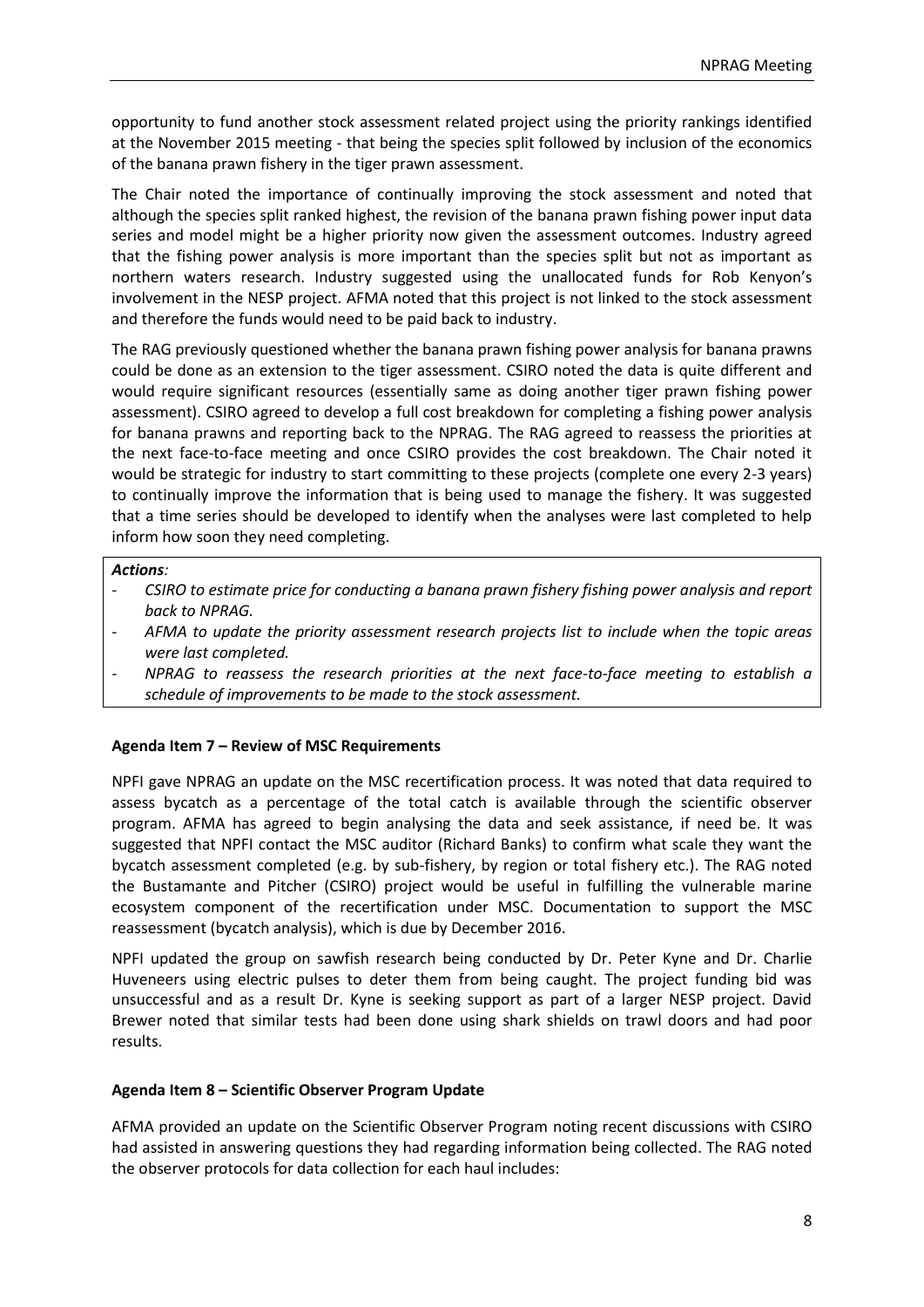- all TEP species, sea jellies, sharks, rays, crayfish, benthos etc. measure and identify all sea snakes when possible.
- 10kg sub-sample: remove commercial prawn species and then count and weigh by species and record on catch comp form.
- collect a minimum 30 length/sex frequencies of each commercial prawn species.
- record retained catch by species for logbook verification.

Questions were raised regarding clarification of specific protocols including why information is being collected on sea jellies and benthos noting they are hard to identify to family and species level. David Brewer noted it could be worthwhile recording sponges that are +300 mm in size. AFMA agreed to review the protocols and update the RAG.

AFMA highlighted the lack of a distinct spatial pattern in sawfish distribution in the maps attached to the meeting paper. This gives reason to believe that closures would be ineffective at reducing catches.

### *Actions:*

*AFMA to:*

- *- confirm if observers are estimating the total codend weight or using the boxed weight recorded on logsheets.*
- *update observer manual to include most up-to-date handling and data collection techniques and send updated list of items recorded to NPRAG.*
- c*larify why species such as sea jellies and benthos are being collected and remove if not necessary.*

### **Agenda Item 9 – Banana Prawn MEY Catch Trigger**

NPRAG noted an update from CSIRO regarding the banana prawn MEY catch trigger calculation process for 2016. CSIRO noted the use of a spreadsheet which has been established to calculate the level of catch which maintains boat level profitability. This spreadsheet is updated annually with Tom Kompas' survey data and economic data on fuel and prawn prices. The output of the calculation is a trigger catch rate. A 15% buffer has been placed on the trigger to restrict a large change in allowable effort from the original 500 kg/boat/day trigger.

At the November 2015 NPRAG meeting the RAG agreed to:

- 1. conduct a banana prawn fishery fishing power analysis (as part of an expanded tiger prawn fishing power analyses); and
- 2. review the trigger's potential impact on sustainability if the CPUE during the last fortnight of the fishery is below 500kg for three consecutive years.

The Chair asked industry how they were going with the process for estimating fuel and prawn prices. Industry explained that fuel prices are very transparent and prawn prices are agreed amongst NPFI Directors based on predictions. The RAG noted that industry made the estimates in May 2016 and that real values would be available in Nov/Dec 2016. The RAG agreed for a retrospective analysis to be undertaken when the values become available to determine how close the estimates are to actual values.

*Action: CSIRO and Tom Kompas to conduct a retrospective analysis of 2016 values using actual banana prawn price and fuel cost data available in November 2016 for the Banana prawn fishery.*

CSIRO also gave a progress update on a PhD project comparing the technical efficiency in three fisheries with differing management structures (i.e. economic objective (NPF), social objective (Vietnamese fishery) and social and economic objective (Queensland fishery). The project has received confirmation and the analysis stage has begun which is due in Sept/Oct 2016.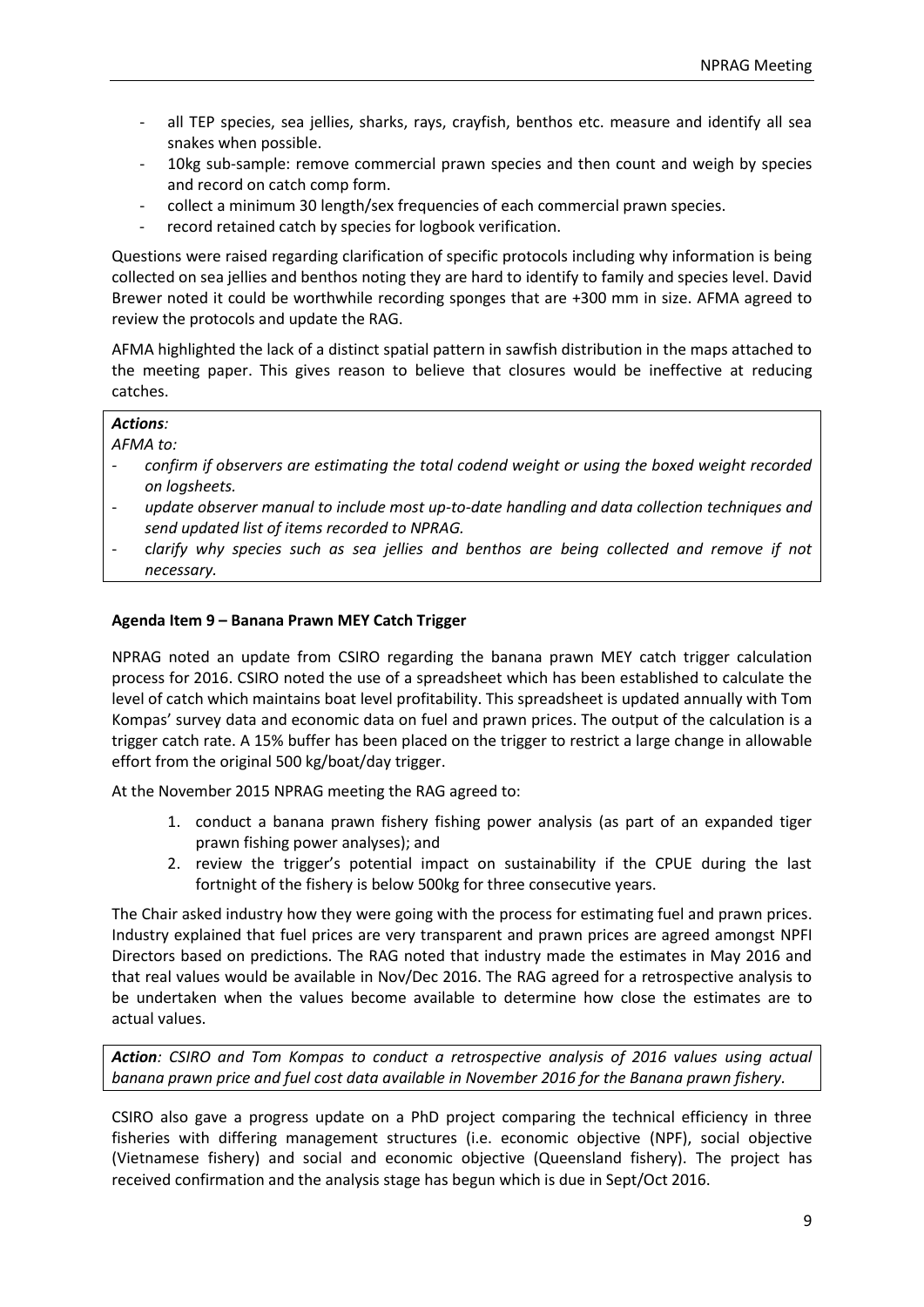# **Agenda Item 10 – Update Reports**

## **10.1 NPFI Bycatch Strategy Update**

NPFI gave an update on the current status of industry bycatch reduction trials being carried out to achieve a 30% reduction in the capture of small bycatch. Three devices were trialled by Raptis in November 2015. Initial results were encouraging with the modified fisheye (Kon's Covered Fisheyes) showing a 19% reduction in bycatch compared to a net with a square mesh panel. Further testing of this device is scheduled for the first two weeks in June 2016 and will be carried out by two AFMA staff on a Tropic Ocean Prawn vessel. The NPRAG Chair recommended that a scientific report of results be drafted following the trials.

CSIRO noted the limited time remaining to achieve what the Bycatch Strategy set out to do. They suggested using AFMA resources and staff as effectively as possible to further meet the objectives. CSIRO recommended looking at what other countries have done and trial in the NPF. The RAG agreed for CSIRO to identify the top 3 bycatch reduction devices for further testing under the management of NPFI.

#### *Actions:*

- *- NPFI/AFMA to write a report including scientific analysis of results following trials of Kon's double fish eye in June 2016.*
- *- CSIRO to identify the top 3 bycatch reduction devices to be further tested for effectiveness. NPFI to lead this project and Austfish to test 1 or 2 of these devices.*
- *- CSIRO to send results from the PNG bycatch trials when finalised.*

#### **10.2 AFMA Update**

The RAG noted a general update from AFMA Management. AFMA continues to market test the AFMA Observer Program with the request for expressions of interest finalised and a number of respondents having been rated as capable of providing the service.

AFMA has developed a draft Guide to ERA-ERM. The draft ERA-ERM Guide has been submitted for review to the ERA Technical Working Group which is meeting on 11 May 2016. Following revision of the draft Guide it will then be released to RAGs and MACs for consultation in late-May 2016.

Given the recent uptake of electronic monitoring in some fisheries, the AFMA Compliance team have observed a significant number of instances of untoward behaviour (or bycatch mistreatment). Emonitoring footage can be requested through the Freedom of Information (FOI) Act and can be released ensuring personal information is kept confidential. The Chair noted that there is an agreement in the Gillnet Hook and Trap Fishery where the footage is only available within six months of being recorded and asked that this be clarified for other fisheries. Industry noted that the normal procedure is to discard all large, heavy species first and suggested AFMA keep in mind human safety when further developing these guidelines. Industry also suggested implementing a Code of Practice as a first step then implement with penalties. The NPRAG Chair noted a shark handling guide video which he had developed with Barry Bruce and agreed to send a link to members.

AFMA noted that Officials from the US National Oceanic and Atmospheric Administration Office would be visiting in July 2016 to conduct turtle excluder device inspections. AFMA highlighted that there were a number of inconsistencies between our legislation which could impact on the current accreditation. Industry highlighted the differences between NPF operations and US trawling including that they tow slower than in the NPF and have smaller turtles. It was noted that NPFI drafted a report in 2014 (when the US last visited) to highlight the issues with adopting their regulations. Industry suggested that trials be undertaken to prove that adopting the US regulations for escape flap overlap would lead to prawn loss. CSIRO suggested working with the US guys when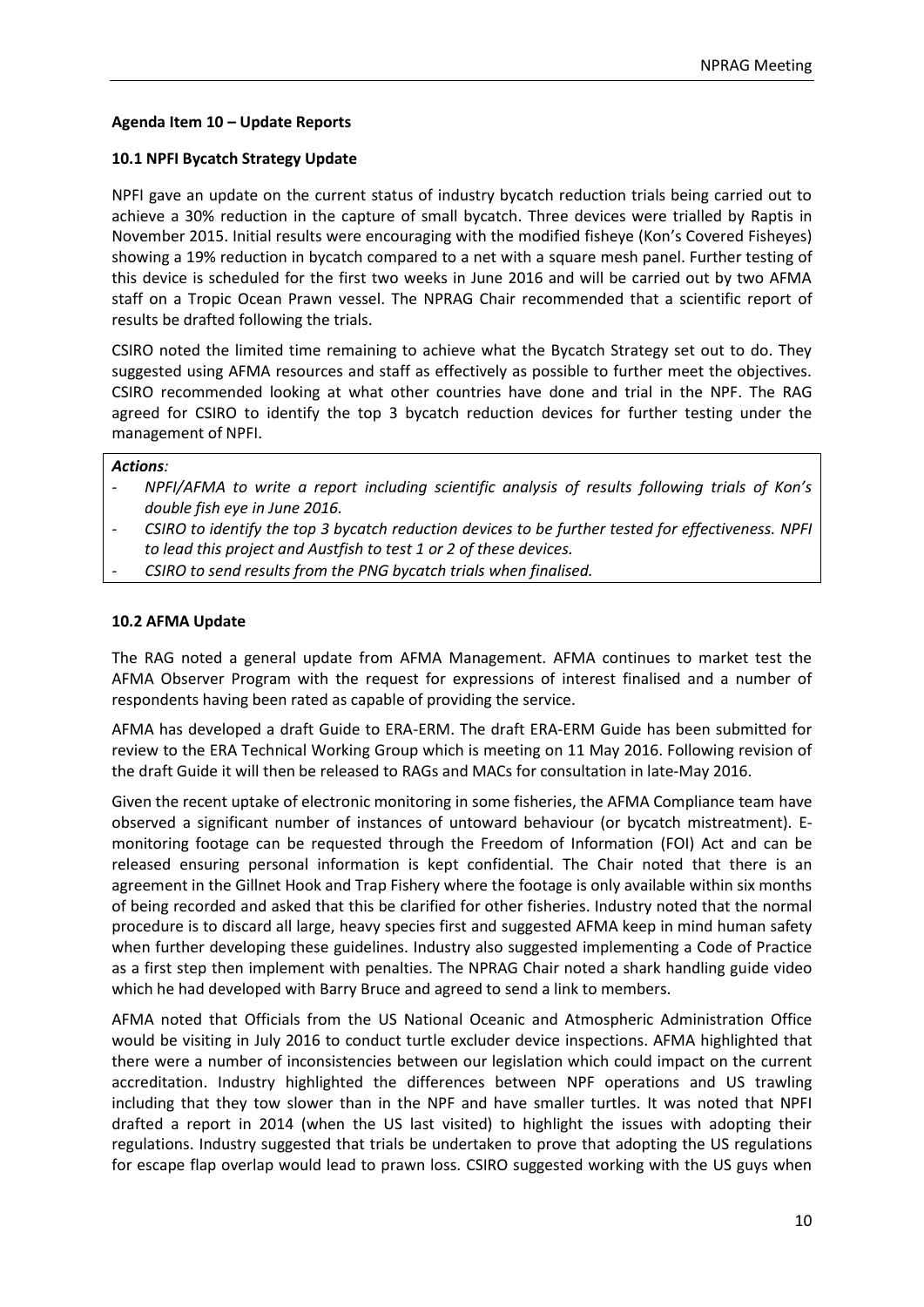they arrive to determine the best way forward. AFMA highlighted the importance of maintaining consistency between fisheries with overlapping stakeholders (i.e. QLD trawl and Torres Prawn) but acknowledged that there is a risk of losing US export certification for the NPF.

#### *Actions:*

- *- AFMA to confirm how long e-monitoring footage kept and able to be accessed through FOI.*
- *- NPRAG Chair to send link for shark handling guide video to NPRAG.*
- *- AFMA to discuss with Queensland Fisheries and Torres Prawn about why they aren't implementing the US recommended changes to the TED regulations.*

#### **11. Other business**

#### *Mangrove die-back*

Industry raised concerns with the recent severe mangrove die-back in the Gulf of Carpentaria. They noted that it could be attributed to a number of factors (temperature, mine run-off, disease in ballast etc.). CSIRO noted there is a project officer seeking information on mangrove die-backs and agreed to ask them if industry information would be useful. Industry noted they would like to do a fly-over of the impacted areas but noted it's a costly exercise. CSIRO noted that the Australian Mangrove and Saltmarsh Network met in Darwin where preliminary observations were presented on the emerging issue.

The Chair suggested that NPFI take carriage of this rather than government or FRDC. Industry disagreed highlighting the connection with government-driven projects such as coral bleaching (\$76 million) and questioned why AFMA isn't raising this as an issue. AFMA noted that they will raise it with relevant departments but noted it is likely to be more effective coming from industry.

#### *Action:*

*- AFMA to discuss the mangrove die-off with the Department of Agriculture and Water Resources and Premier and Cabinet. Confirm to whom it has been reported. Contact the Australian Mangrove and Saltmarsh Network of the James Cook University to see what results they got from the March/April 2016 testing they conducted and report back to NPRAG.*

The Chair noted that a Chair's Summary would need to be drafted for NORMAC and closed the meeting at 5.10 pm.

*Action: NPRAG Chair/EO write Chairs summary for distribution to NORMAC.*

#### **Signed (Chairperson): Ian Knuckey**

**Date:**

#### **List of Attachments**

- 1) NPRAG Annotated Agenda
- 2) NPRAG Declared conflicts of Interest
- 3) Ian Knuckey Declared conflicts of Interest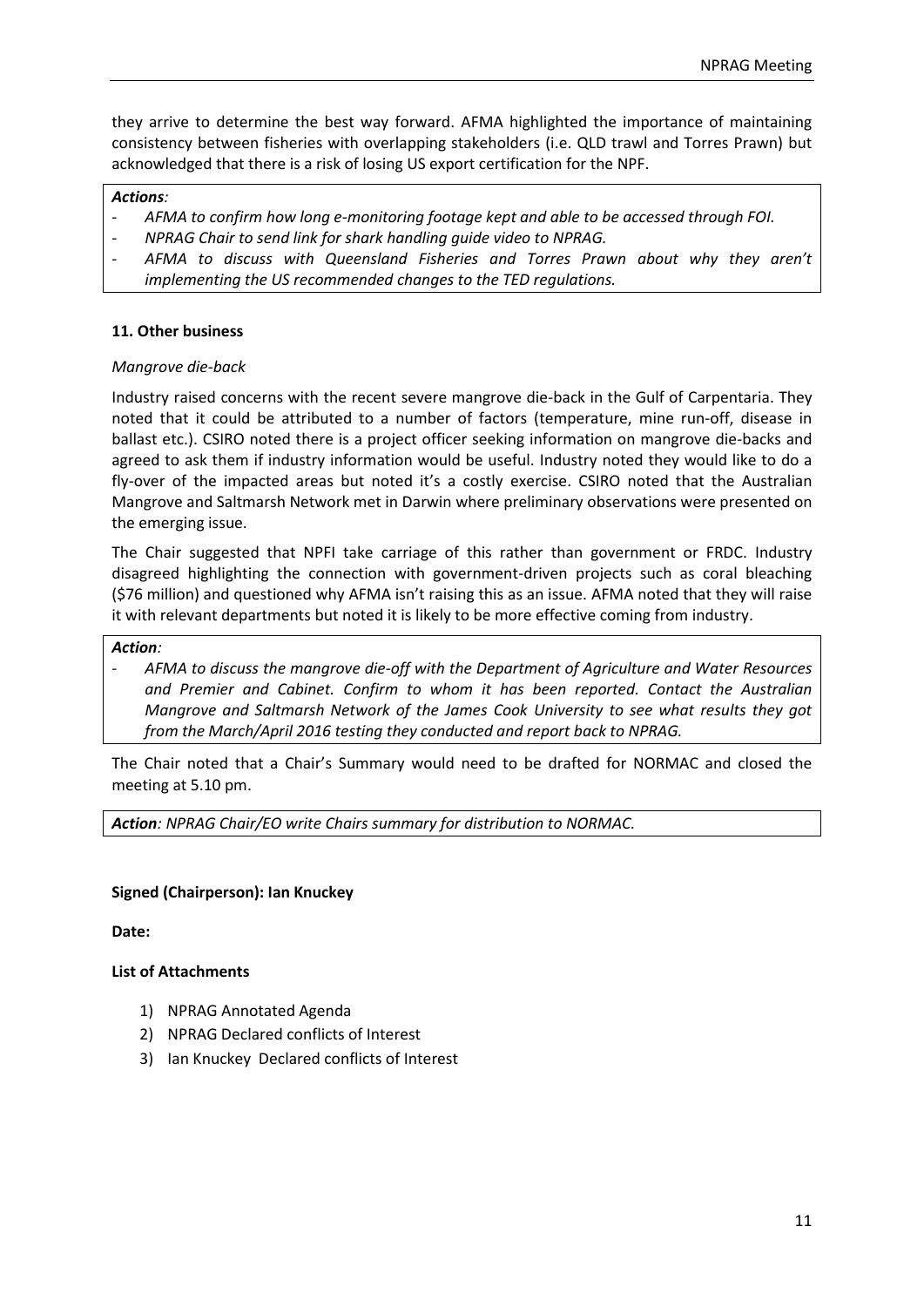# **Attachment 1**

# **Northern Prawn Fishery Resource Assessment Group Agenda**

Quest Breakfast Creek Apartments 18-19 May 2016 (09:00am start)

| Item                                                           | <b>Responsibility</b> | Paper |
|----------------------------------------------------------------|-----------------------|-------|
| Introduction/ Meeting Management<br>1.                         | Chair                 | Yes   |
| Welcome                                                        |                       |       |
| Adoption of agenda                                             |                       |       |
| Declaration of interests                                       |                       |       |
| Minutes from previous meetings                                 |                       |       |
| Action items<br>2.                                             | <b>AFMA</b>           | Yes   |
| Outcomes: RAG to note progress on action items and provide     |                       |       |
| updates where appropriate                                      |                       |       |
| <b>Update Reports</b><br>3.                                    | <b>NPFI</b>           | No    |
| Industry                                                       |                       |       |
| Outcomes: RAG to note the industry update                      |                       |       |
| Results from the 2015 Tiger Prawn Assessment<br>4.             | <b>CSIRO</b>          | Yes   |
| Catch and effort data                                          |                       |       |
| Survey data (Rob Kenyon)                                       |                       |       |
| Fishing power series                                           |                       |       |
| Stock assessment                                               |                       |       |
| Outcomes: RAG to note the information provided on the 2015     |                       |       |
| tiger prawn stock assessment including catch and effort, the   |                       |       |
| fishing power analysis, status of target species and estimates |                       |       |
| of optimal effort levels.                                      |                       |       |
| Northern waters impacts update<br>5.                           | NPFI/CSIRO            | Yes   |
| CSIRO update on current research project                       |                       |       |
| <b>Grow North CRC</b>                                          |                       |       |
| <b>NESP</b>                                                    |                       |       |
| Outcomes: RAG to note updates and provide further advice on    |                       |       |
| information gaps, project priorities, resourcing and funding   |                       |       |
| needs for research into the impacts of Northern Waters         |                       |       |
| developments.                                                  |                       |       |
|                                                                |                       |       |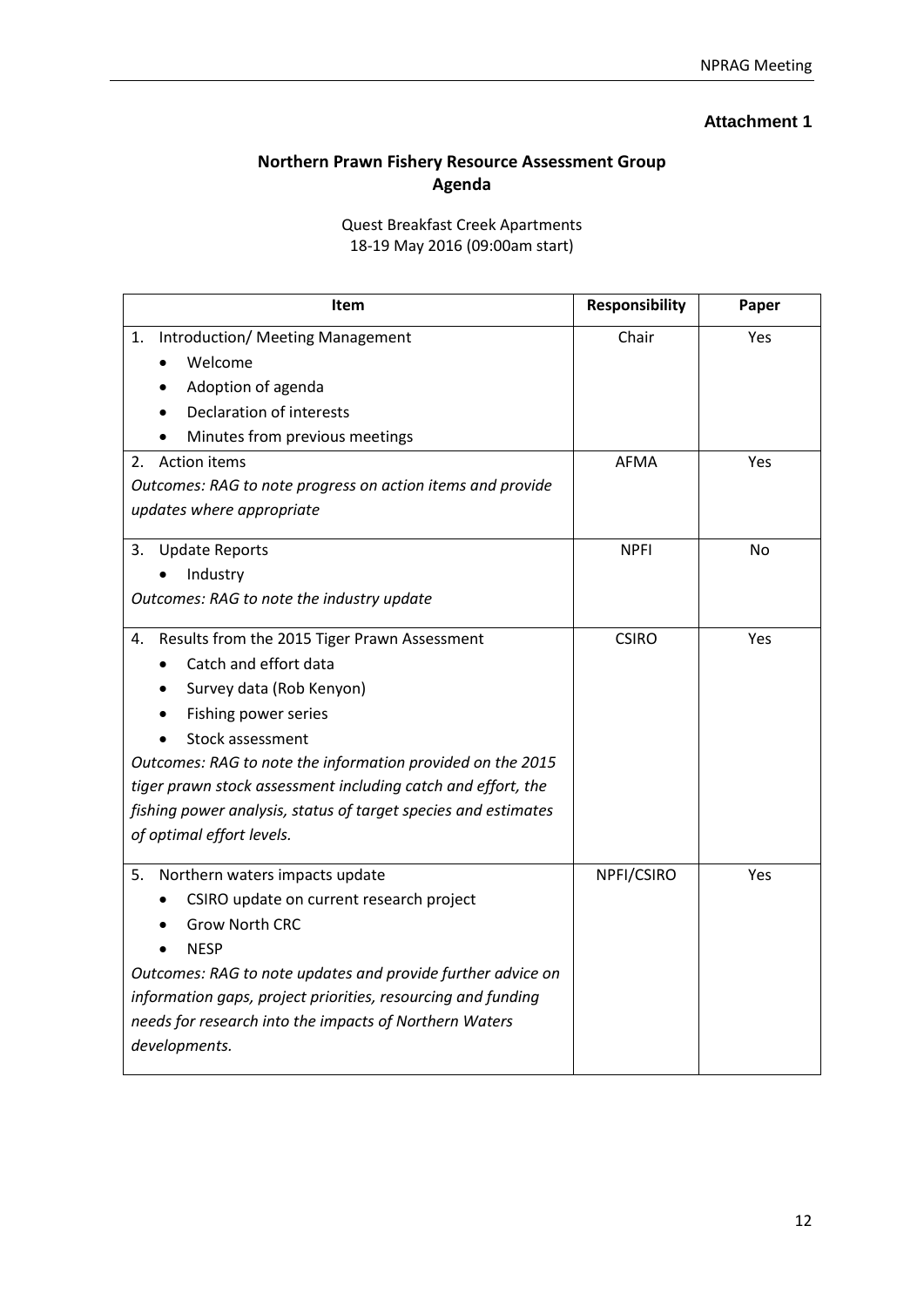| 6.<br>Research project priorities                                          | CSIRO/AFMA   | Yes        |
|----------------------------------------------------------------------------|--------------|------------|
| Priority assessment research projects                                      |              |            |
| Alignment with existing 5 yr and 1 yr research                             |              |            |
| statements                                                                 |              |            |
| Next steps - ARC dates                                                     |              |            |
| Outcomes: RAG to note the priority assessment research                     |              |            |
| projects, draft research budget 2016/17 and annual research                |              |            |
| cycles.                                                                    |              |            |
|                                                                            |              |            |
| 7. Review of MSC Requirements                                              | <b>NPFI</b>  | No         |
| Current usable data sets                                                   |              |            |
| Outcomes: RAG to note and discuss the MSC update, including                |              |            |
| timelines and resourcing needs to facilitate NPF MSC                       |              |            |
| recertification.                                                           |              |            |
| Scientific Observer Program update<br>8.                                   | <b>AFMA</b>  | Yes        |
| Protocols for data collection                                              |              |            |
| Observer monitoring from 2015 including results and                        |              |            |
| spatial distribution                                                       |              |            |
| Sawfish interactions in the NPF                                            |              |            |
| TBC: Observer presentation by Ben Liddell                                  |              |            |
| Outcomes: RAG to note the AFMA Scientific Observer Program                 |              |            |
| data collection protocols and data from 2015 season.                       |              |            |
|                                                                            |              |            |
| Banana Prawn MEY catch trigger<br>9.                                       | CSIRO/AFMA   | <b>YES</b> |
| PhD project                                                                |              |            |
| In-season trigger review                                                   |              |            |
| Outcomes: RAG to note the update regarding the outcomes                    |              |            |
| and calculation process of the MEY trigger implementation in               |              |            |
| the 2016 season and discuss the catch rates and                            |              |            |
| corresponding MEY trigger values for the three MEY trigger                 |              |            |
| calculation processes from 2014-2016.                                      |              |            |
| 10. Update Reports (continued)                                             | NPFI/AFMA/CS | Yes        |
| NPFI Bycatch Strategy update<br>а.                                         | <b>IRO</b>   |            |
| Science providers<br>b.                                                    |              |            |
| AFMA<br>c.                                                                 |              |            |
| Observer program market testing<br>$\bullet$                               |              |            |
| ERA/ERM update                                                             |              |            |
|                                                                            |              |            |
| HSP and Bycatch policies update                                            |              |            |
| Science standards overview/update                                          |              |            |
| Bycatch mistreatment update                                                |              |            |
| US TED inspections                                                         |              |            |
| Outcomes: RAG to note the updates provided by industry,<br>CSIRO and AFMA. |              |            |
|                                                                            |              |            |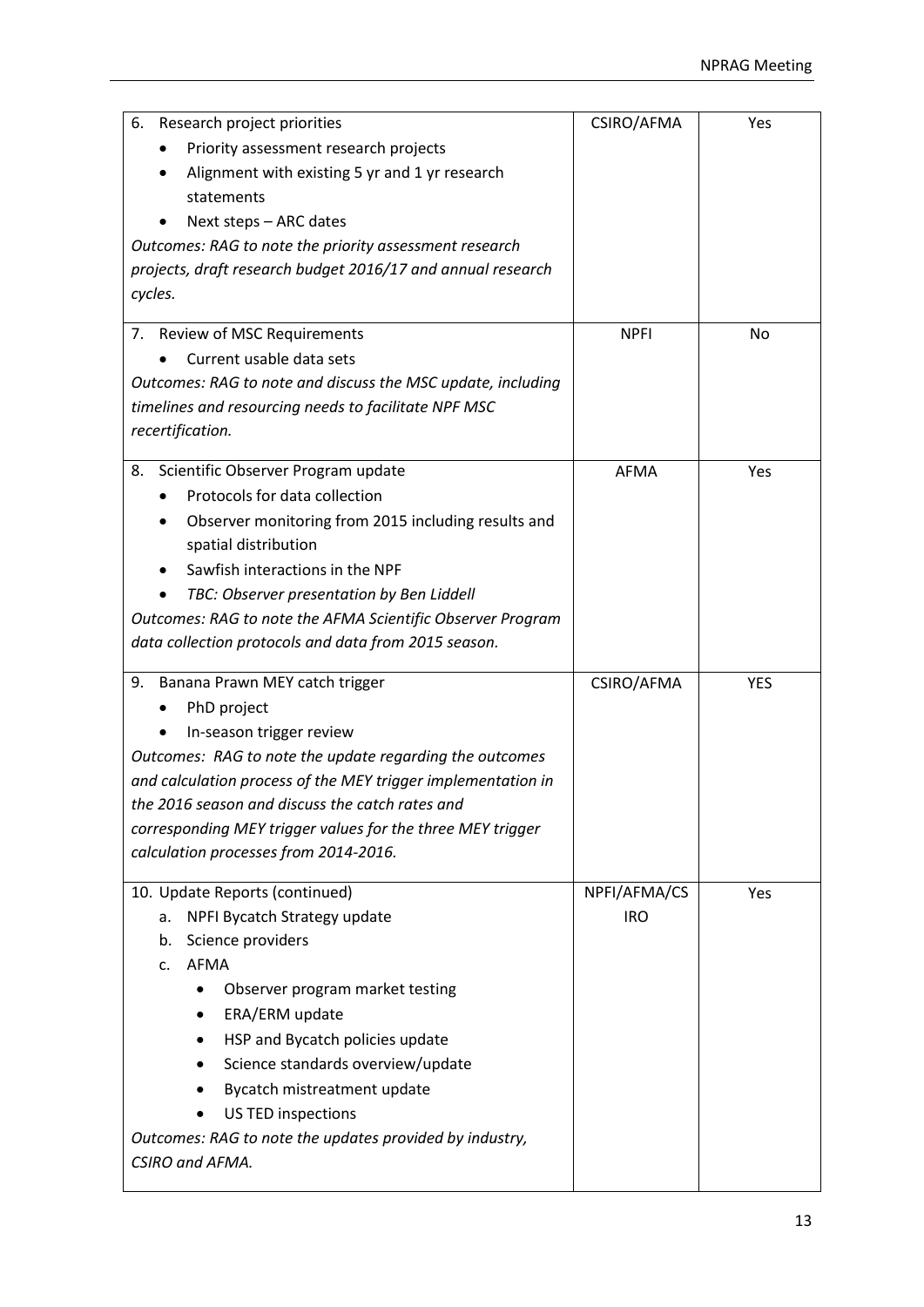# **Attachment 2**

# **NPRAG Declared Conflicts of Interest**

| Participant               | <b>Membership</b>                     | <b>Interest declared</b>                                                                                                                                                                                                    |
|---------------------------|---------------------------------------|-----------------------------------------------------------------------------------------------------------------------------------------------------------------------------------------------------------------------------|
| lan Knuckey               | Chair                                 | See Attachment 3                                                                                                                                                                                                            |
| <b>Rik Buckworth</b>      | Scientific Member ·<br><b>CSIRO</b>   | Research provider involved particularly in stock<br>assessment research in NPF. Has in the past and<br>may in future seek and receive funding for research in<br>the fishery.                                               |
| <b>David Brewer</b>       | Scientific Member -<br><b>CSIRO</b>   | Research provider. Has in the past and may in future<br>seek and receive funding for research in the fishery.                                                                                                               |
| <b>Michael</b><br>O'Brien | <b>Industry Member</b>                | Employee of a company that owns statutory fishing<br>rights (SFRs) in the NPF.                                                                                                                                              |
| lan Boot                  | <b>Industry Member</b>                | Managing Director of Austfish, a company which<br>operates NPF vessels. Has a commercial interest in<br>the fishery.                                                                                                        |
| <b>Phil Robson</b>        | Industry Member                       | Employee of A Raptis and Sons, responsible for<br>managing NPF vessels & an NT demersal fish trawler.<br>Has provided charter for scientific surveys in NPF<br>(none of which are in JBG) in the past and may in<br>future. |
| <b>Tom Kompas</b>         | Economic Member<br>- ANU              | Research provider. Has in the past and may in future<br>seek and receive funding for research in the fishery.                                                                                                               |
| <b>Shane Fava</b>         | <b>AFMA Member</b>                    | AFMA employee, no pecuniary interest in the fishery                                                                                                                                                                         |
| Renee<br><b>Bowling</b>   | Executive<br>(AFMA)                   | Officer AFMA employee, no pecuniary interest in the fishery                                                                                                                                                                 |
| <b>Annie Jarrett</b>      | Observer - NPFI                       | CEO NPFI and a member of the MSC Stakeholder<br>Council. Some research items are of relevance to<br><b>NPFI</b>                                                                                                             |
|                           | <b>Adrianne Laird Observer - NPFI</b> | Employed as a contractor by NPFI. Some research<br>items are of relevance to NPFI                                                                                                                                           |
| <b>Trevor Hutton</b>      | Observer - CSIRO                      | Research provider. Has in the past and may in future<br>seek and receive funding for research in the fishery.                                                                                                               |
| <b>Roy Deng</b>           | Observer - CSIRO                      | Research provider involved particularly<br>in<br>stock<br>assessment research in NPF. Has in the past and<br>may in future seek and receive funding for research in<br>the fishery.                                         |